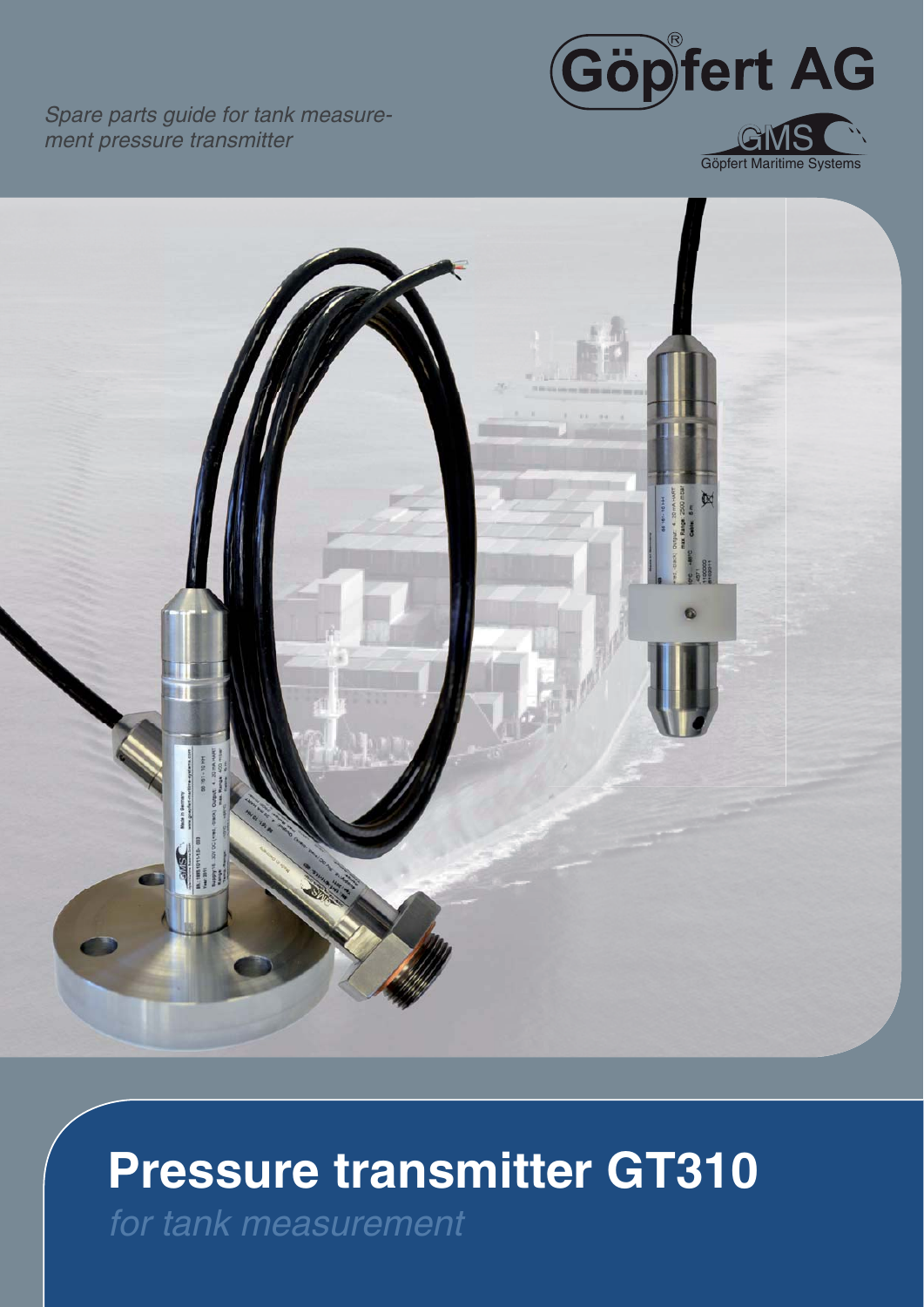Our pressure transmitter can be used for replacements of all electronic tank measurement sensors with an output signal of 4-20 mA. With several mounting adaptors the transmitter lives up to his name - the allrounder.





### **Installation options**

Pressure transmitter with side flange Flange dimensions e.g. DN 25, 40, 50

# Example of the measure transmitter can be used for replacements of<br>signal of 4-20 mA. With soveral mounting adaptors the<br>signal of 4-20 mA. With soveral mounting adaptors the<br>signal of 4-20 mA. With soveral mounting adapto DEV-HI **HART**

## **Spare parts package Sp**



Pressure transmitter with



With our spare parts package a vessel's crew is always able to With programm and install a new pressure transmitter on its own.

In case of a broken sensor, a crew member just checks the sensor list inside the package to find out, which of our supplied transmitters needs to be used for replacement, what kind of adaptor is necessary<br>and according to which and according to which measuring range the transmitter has to be beprogrammed. roken sensor<br>ust checks t<br>the package t<br>f our supplied

#### **Side mounted installation (dry)**

In case of side mounted installation via flange and ball valve our sensor will be equipped with an adaptor.



HART-Modem for the simple and convenient programming of a pressure transmitter according to the required measuring range.



#### **Side mounted installation (dry)**

In case of side mounted installation via flange our sensor will be equipped with a side flange.





A spare parts package consists of up to 3 pressure transmitter with the maximum required cable length and adaptors, which enable to replace every sensor on board. In order to adjust the measuring range to the specific tank, a HART modem is also part of the package.

The programming of the transmitter is kept simple and convenient. The HART-Modem needs to be connected to the electric wires of the transmitter cable (via clamps) and to a personal computer (via a USB cable) and the program needs to be started.

Just by clicking READ, the current measuring range of the sensor will be shown on the display. After having entered the new measuring range according to the sensor list into the field UPPER RANGE VALUE (20mA) and after having confirmed with UPDATE, the sensor is programmed and ready for installation.

- **No constriction of a smooth vessel operation anymore**
- **A simplified purchasing process of transmitters for spare**
- **Time savings**
- **Money savings**

Program for the adjustment of the transmitters' measuring range consisting of just two buttons: One for reading out a value, the other for entering a new value.

# **Pressure transmitter GT310**

*for tank measurement*